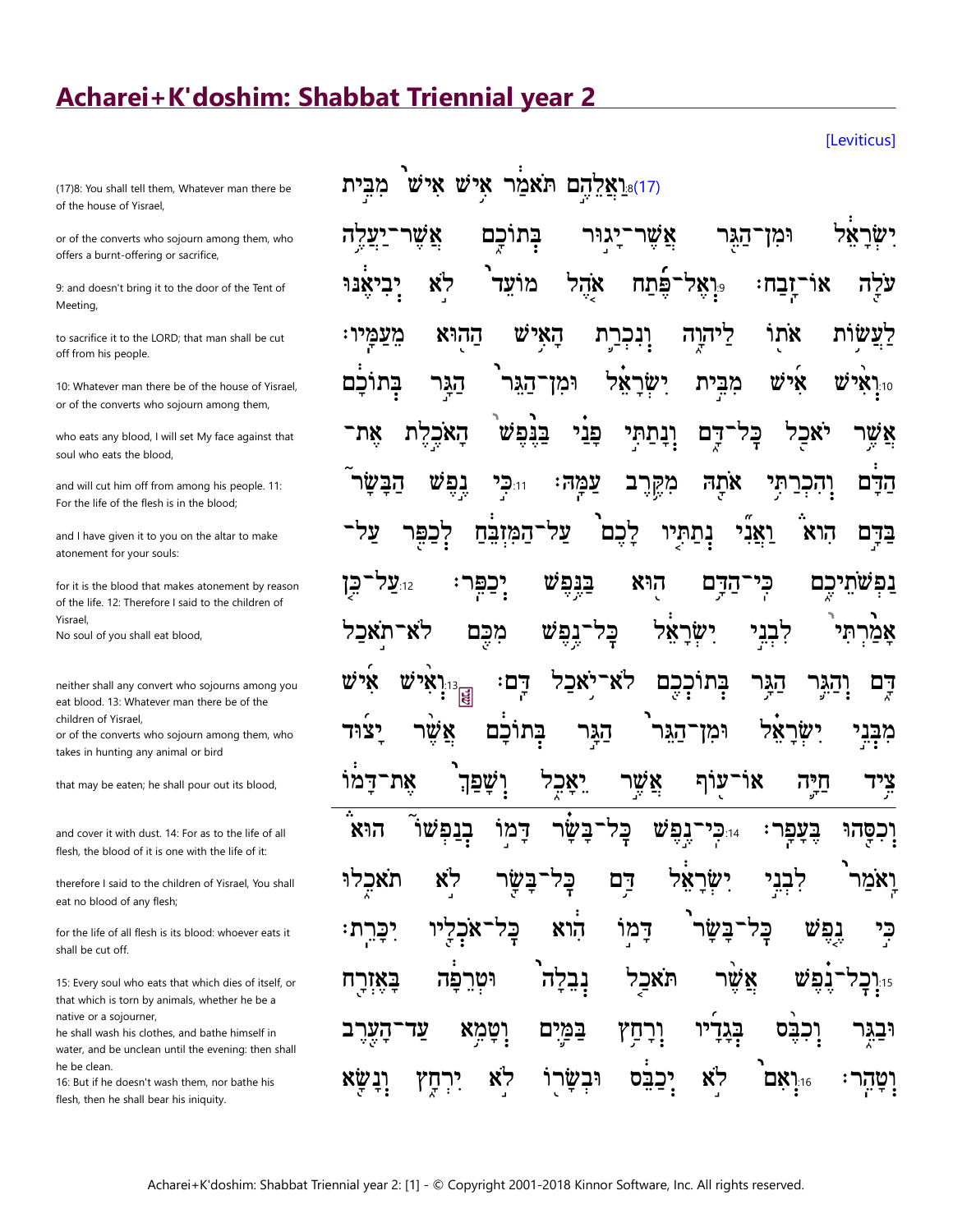ִיַּנוֹנוֹ

(18)1: The LORD spoke to Moshe, saying, 2: Speak to the children of Yisrael,

and tell them, I am the LORD your God. 3: After the doings of the land of Egypt, in which you lived, vou shall not do: and after the doings of the land of Canaan,

where I bring you, you shall not do;

neither shall you walk in their statutes. 4: My ordinances shall you do, and My statutes shall you keep, to walk therein: I am the LORD your God. 5: You shall therefore keep My statutes, and My ordinances;

which if a man do, he shall live in them:

I am the LORD. 6: None of you to any who are close relatives to him

shall approach to uncover nakedness:

I am the LORD. 7: The nakedness of your father, even the nakedness of your mother, you shall not uncover: she is your mother; you shall not uncover her

nakedness.

8: The nakedness of your father's wife you shall not uncover:

it is your father's nakedness. 9: The nakedness of your sister, the daughter of your father, or the daughter of your mother, whether born at home, or born abroad,

even their nakedness you shall not uncover. 10: The nakedness of your son's daughter, or of your daughter's daughter, even their nakedness you shall not uncover: for

theirs is your own nakedness.

11: The nakedness of your father's wife's daughter, conceived by your father,

she is your sister, you shall not uncover her nakedness.

12: You shall not uncover the nakedness of your father's sister:

she is your father's near kinswoman. 13: You shall not uncover the nakedness of your mother's sister:

ְ§ַןְ8)ּיֵנִיְדַבְּר יְהוֶה אֶל־מֹשֶׁה לֵאמֹר: 2ֵדַבֵּר אֶל־בְּנִי יִשְׂרָאֵל אֱלהֵיכֶם אֲנִי אָרֶ ּכִּבְ*יְצַ*ײֲה יִהוָה אֵלֵהֵם **וִאָמַרִתַּ** לא תעשו ישבתם־ וּכמעשה <u>בה</u> אשר מצרים לא מֵבִיא אַשֶׁר תעשו שַׂמַּה אֵתְכֵם אֲנִי כִּבַעַן אַר ץ תַּעֲשׂוּ תֵלֵכוּ לא **וֹאֵת־חֻקִּתַי** את־משפטי. וּבְחָקְתֵיהֵם וּ שְׁמַרְתֶּם לִלְנֹע אֱלהֵיכֶם יהוה אֲנִי בַּהֵם תִּשְׁמְרוּ **וָאֶת־מִשָּׁפַּטַי** אֶת־חֻקְּתַי אתם יעשה אשׁו הַאַרַם  $\ddot{w}$ אֵל $\frac{1}{|y|}$ וְחַי בָּהֶם אֲנִי יְהוָה: ֲבַּשֲׂרוֹ יִצַלּוֹת לא ־כָּל־שָׁאֵר איש עִרְיָה תִקְרָבוּ **יִעֲרִית** אֲנִי יִהְוָה: לא לא הוא אמך תְגַלְּה אמּֽךְ <u>וְעֶרְוַת</u> תְגַלִּה אַבְיךָ **ָעִרְיַת אֵשֶׁת־אֲבְיךְ** לא עָרְנְתָה י**ערות** ּתְגַלֵּה עֻרְוַת אָבִיךְ הִוא בית בַת־אָמֵֽךְ ٦Χ אַחותְךְ ነ፠ מולדת בַת־אַבִיך מוֹלֶדֶת חִוּץ לֹא תְגַלֶּה עֶרְיָתָן: 10:**עֲרִיַת** לא ٦X כְּי ݓݙݓݒݙ עָרְיָתָן תגקה בתך בת<sup>.</sup> בֿע-בִּנְךְ וּי<mark>ָעָרְוַת בַּת־</mark> הַבָּה: אֲחוֹתְךָ אַבִיךְ לא הוא מולדת אביך אשת תְגַדֶּה יַּעָּרְיַת אֲחוֹת־אָבְיךָ לְא<sub>ַ</sub> תְּגַלְֶּה עֶרְרָתָהּ וּ עָרְיַת אֲחות־אָמָךְ <sub>וּ</sub> ּשְׁאֵר אֲבִיךְ הָוא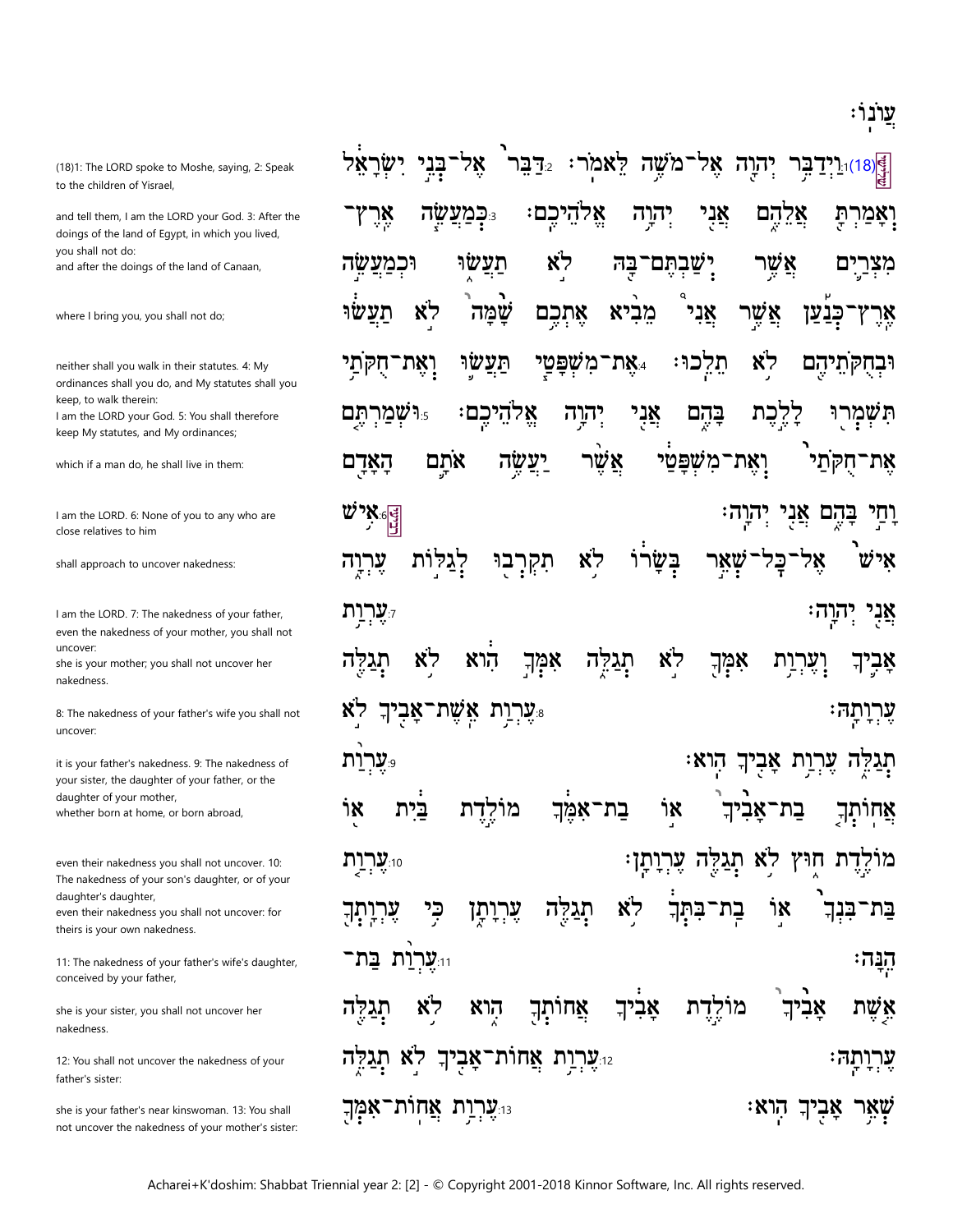for she is your mother's near kinswoman. 14: You shall not uncover the nakedness of your father's brother.

you shall not approach to his wife: she is your aunt.

15: You shall not uncover the nakedness of your daughter-in-law:

she is your son's wife; you shall not uncover her nakedness.

16: You shall not uncover the nakedness of your brother's wife:

it is your brother's nakedness. 17: You shall not uncover the nakedness of a woman and her daughter:

her son's daughter, or her daughter's daughter,

you shall not take to uncover her nakedness; they are near kinswomen: it is wickedness

18: You shall not take a wife to her sister, to be a rival to her, to uncover her nakedness, besides the other in her lifetime.

19: To a woman when she is impure by her uncleanness

you shall not approach to uncover her nakedness. 20: And with your neighbor's wife you shall not lie carnally.

to defile yourself with her. 21: You shall not give any of your seed to make them pass through to Molech:

neither shall you profane the name of your God: I am the LORD.

22: You shall not lie with mankind, as with womankind: it is an abomination.

23: You shall not lie with any animal to defile yourself therewith;

neither shall any woman stand before a animal, to lie down thereto: it is confusion.

24: Don't defile yourselves in any of these things: for in all these the nations are defiled

which I cast out from before you; 25: the land became defiled: therefore I do visit its iniquity on it,

and the land vomits out her inhabitants, 26: You therefore shall keep

My statutes and My ordinances, and shall not do any of these abominations;

ייִצ**ְרְוַת** לא שְאֵר כי קה לא אל־אשתו תִקְרַב לא דרתך תגקה אחי אבי :אָוא 15:**עֲרִית** לא אשת לא תגלה הוא בנך תגלה כּלַתְךָ וערות אַשֵׁת־אַחִיךְ. לא י ה ערותהּ∶ יו**ערות** ּהוא עֲרָוַת אַחִיךְ לא בת־בנה<sup>.</sup> ואת־בּת<sup>.</sup> את תג ובתה אשה לְגַלּוֹת תִקַח לא הנה שַאַרה ערותה ומה בתה לְגַל לצרר תִקַח לא אל ות אחתה הוא שה  $N1_{:18}$ ו**יִי אֵל** בִּנְדַת ראשה ב<u>ּח</u>יִי טמאתה יהי ערותה יה תִקְרַב -87 צַמִיתַך אשת עָרִוְתָהּ׃ לא 7እነ $_{20}$ לְגַלּוֹת לְטְמְאָה־בַהּ לא־תתּן ؚؚۧٛڣڿڿۺٟٙڐ ומ**ַזיר**: לְזָרַע תתַּן עַך תֹּהַלִּל ְּדַעביר שם את־ ולא למקך אַלהֵיךְ אני אשה מִשְׁכָּבֵי לא תועבה תשכב <sub>ڲؗٳ۠</sub>؞ؚڹؚۑٚٮڗۦؖڹڂڔ יהוהי לְטְמְאָה־בָה ゙゚゙゙ゕ゙゠ヸ לא־תתן בהמה הוא 1227:23 בְהָמַה לפני ፡እነገ תבל בעה לר לא־תעמד ואשה כֶּי הגוים נִטְמָאוּ בִכְל איה אלה בְּכָי ֿתִּטַמַּאו 7X:24 25.ותטמא מִפְּגִיכֵם אני ואפקד האר משקח אשו עַרֻ שמרתם  $9.26$ את שביה: הְאָרֶ ותקא עונה תעשו ואת־משפטי 'חקתי מכל את־ אתם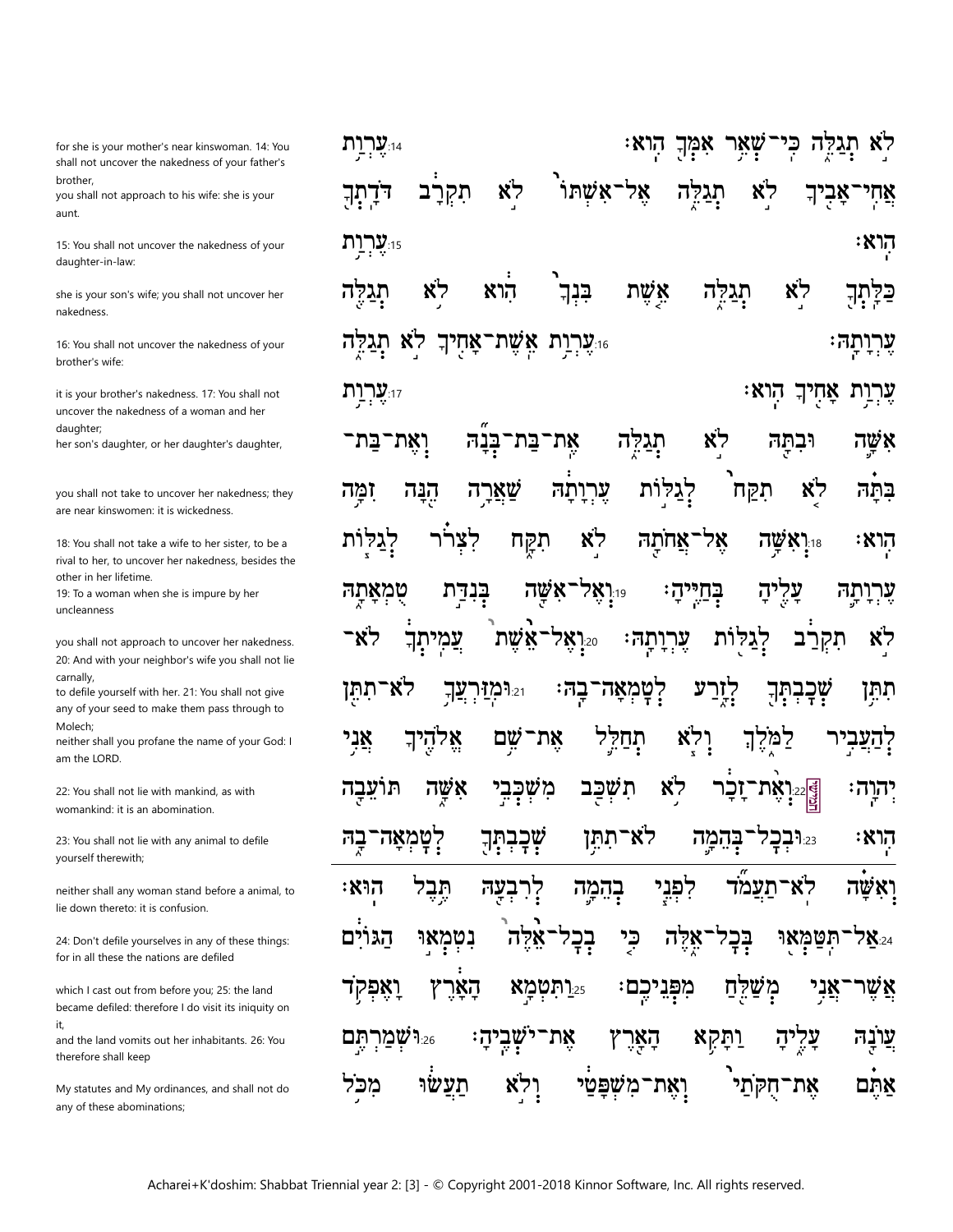neither the native, nor the convert who sojourns among you;

27: (for all these abominations have the men of the land done, that were before you,

and the land became defiled); 28: that the land not vomit you out also,

when you defile it, as it vomited out the nation that was before you.

29: For whoever shall do any of these abominations,

even the souls that do them shall be cut off from among their people.

30: Therefore shall you keep My charge, that you not practice any of these abominable customs, which were practiced before you. and that you not defile yourselves with them:

I am the LORD your God.

(19)1: The LORD spoke to Moshe, saying, 2: Speak to all the congregation of the children of Yisrael, and tell them, You shall be holy; for holy

am I the LORD your God. 3: You shall fear every man his mother and his father;

and you shall keep My Sabbaths: I am the LORD your God. 4: Don't turn to idols,

nor make to yourselves molten gods: I am the LORD your God.

5: When you offer a sacrifice of peace-offering to the LORD,

you shall offer it that you may be accepted. 6: It shall be eaten the same day you sacrifice it, and on the next day:

and if anything remain until the third day, it shall be burnt with fire. 7: If it be eaten at all on the third dav.

it is an abomination; it shall not be accepted: 8: but everyone who eats it shall bear his iniquity,

because he has profaned the holy thing of the LORD: and that soul shall be cut off from his people.

9: When you reap the harvest of your land, you shall not wholly reap the corners of your field,

וְהַגּר התועבת בתוככם: הַגַּר האזרח האלה הָאָל עַשׂוּ אַנִשִּׁי התועבת את־ <sub>27:</sub> כי הַאַרִ **הארץ:** לִפְנִיכֵם 22.[לא־תַקִיא אַשֵׁר וַתְּטִכְא האר אתה את־הגוי **ַּנְטַמְאֲכֶם** קאַה פאשר אתכם 29<sub>:</sub> כֶּל יעשה התועבת מכל ֿאַשֵׁר **קִפְנֵיכֶם:** ⊊ק אַשֵר מִקֶּרֵב הנפשות עמם: העשת האלה תוּ ֶיִנְכְרָ עשות מחקות לב תי את־משׄמר 830 שמרתם לא תטמאי לפניכם נעשו אשר התועבת בהם אֵלהֵיכם: יִהוָה אֲנֵי

 $1.1(19)$ ּלָאמֹר 7:בר ־משה אל יִהְוָה כי תהיו קִדֹשִׁים אֵלֵהֵם בֵנֵי **ָיִאֲמַרִתְּ** ነ፠' אמו  $\mathbf{W}$ יש $\mathbf{x}_{:3}$ אני קדוש תיר וַאַביו אלהיכם: יִהוַה אֲנִי אָל#<br>پا אֵלהֵיכֵם תפנו יהוה תשמרו זתי ואת־ לא לִכֶּם ואלהי אַנִי תעשו מסכה לם אל 17הא ליהוה מים של <u>זָבַח</u> תִזְבְּחֵוּ ר**ָר**ִי אֵקהִיכִם יִהוַה ביום. <u>זִבְחֲכֵם</u> וּמִמְחָרָת יַאַכִל תובחהר: קרצנכם ײַאַשֿ האכל שי השׁ יום עד 7.7 אם ישר והנותו לא הוא שי ביום צה: יר פגול לאַבֵל ראכ⊍ הש **xw,** הַנִּפַש חלל יהוה עֵונו הה' וָנְכְרָ W את כי קד לא צכם קציר את־ כם פּ**וּבקצו**ָ ההרא אר מעמיה: